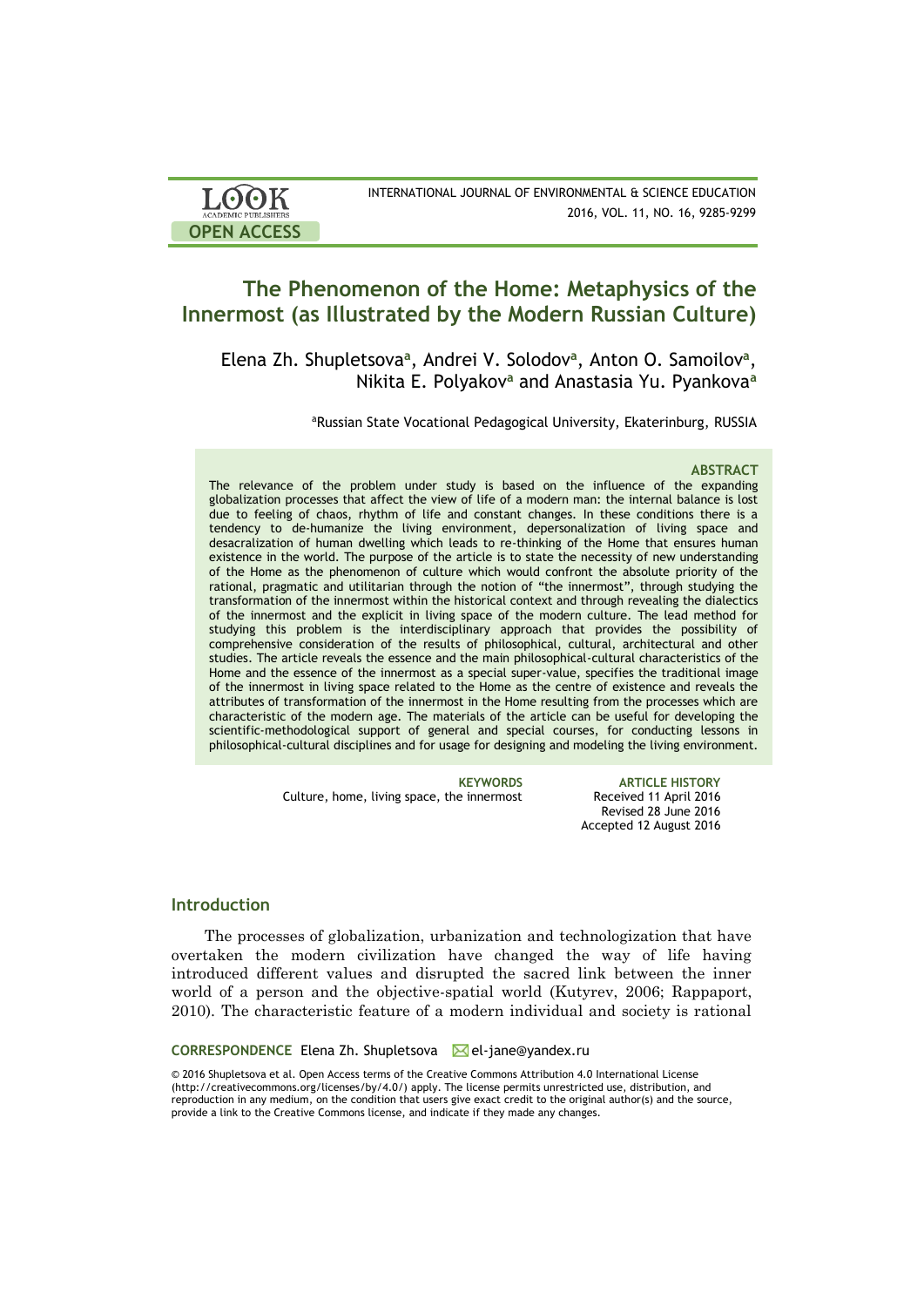and consumer attitude towards the world. Today, setting the priorities related to technology and being oriented towards fashion, living space is losing the sacred, the innermost, and the integrity of existence is being destroyed. These circumstances lead to radical re-thinking of living space which ensures a person's existence in the world.

Today houses are created as places for storing up people while a person needs not a machine for living which is oriented towards noise, fashion and showiness but concentrated and contemplative architecture of silence (Pallasmaa, 1993). Modern buildings do not touch soul or feelings, household goods only look useful, houses only look like homes. The Home today is formed not by tradition but by various industries producing images and symbols that lead a man astray, by efforts of designers and journalists (Likhachev, 2000). In essence, all this leads to impersonal copying and replicating and, as a consequence, the Home loses its individuality. A modern man no longer perceives his Home as expansion of his body. The Home has become a place to sleep and a means to satisfy one's needs. The value-related component of living space is being lost which includes its immobility, steadiness and stability, keeping it as a gift, a tradition, filling it with the innermost (sacred) meanings. The emotional component is being lost as well and it is filled with atmosphere, energy and harmony which cannot be touched or measured but only felt and experienced.

Here we are facing the inevitable contradictions which the modern age contains. The civilization process is moving ahead inexorably speeding up the rhythm of life, promoting new technologies and materials. Yet the more the civilization develops, the more culture is devastated morally, culture that is aimed at contemplating the eternity (Berdyaev, 1923).

The notion of the innermost, in our opinion, can become the basis for the new re-thinking. The innermost of living space is perceived as something that must be guarded and protected as treasure (material and spiritual), as that which keeps eternal values and which must become vitally important for a person's soul within the completeness of the human existence.

With the regard to this, it has become relevant to develop the conceptual ideas on the necessity of new understanding of living space which would confront the absolute priority of the rational, pragmatic and utilitarian. In order to achieve the set objective the following key tasks have been solved: 1) to define the main characteristics of the Home as the phenomenon of culture; 2) to reveal the essence and the chronotope of the innermost in culture; 3) to disclose the traditional image of the innermost in the Home as the phenomenon of Russian culture; 4) to analyze the properties of transformation of the innermost in the Home as the phenomenon of the modern Russian culture.

## **Literature Review**

The theoretical basis of the research has included works by outstanding Russian and foreign philosophers, specialists in cultural studies and theoreticians of architecture (Arendt, 1960; Bachelard, 1958; Berdyaev, 1923; Buber, 1923; Bychkov, 2008; Ilyin, 1953; Rappaport, 2012) which have provided the possibility to reveal the faces of the innermost and its expression in modern living space, as well as the studies within the modern theory of architecture that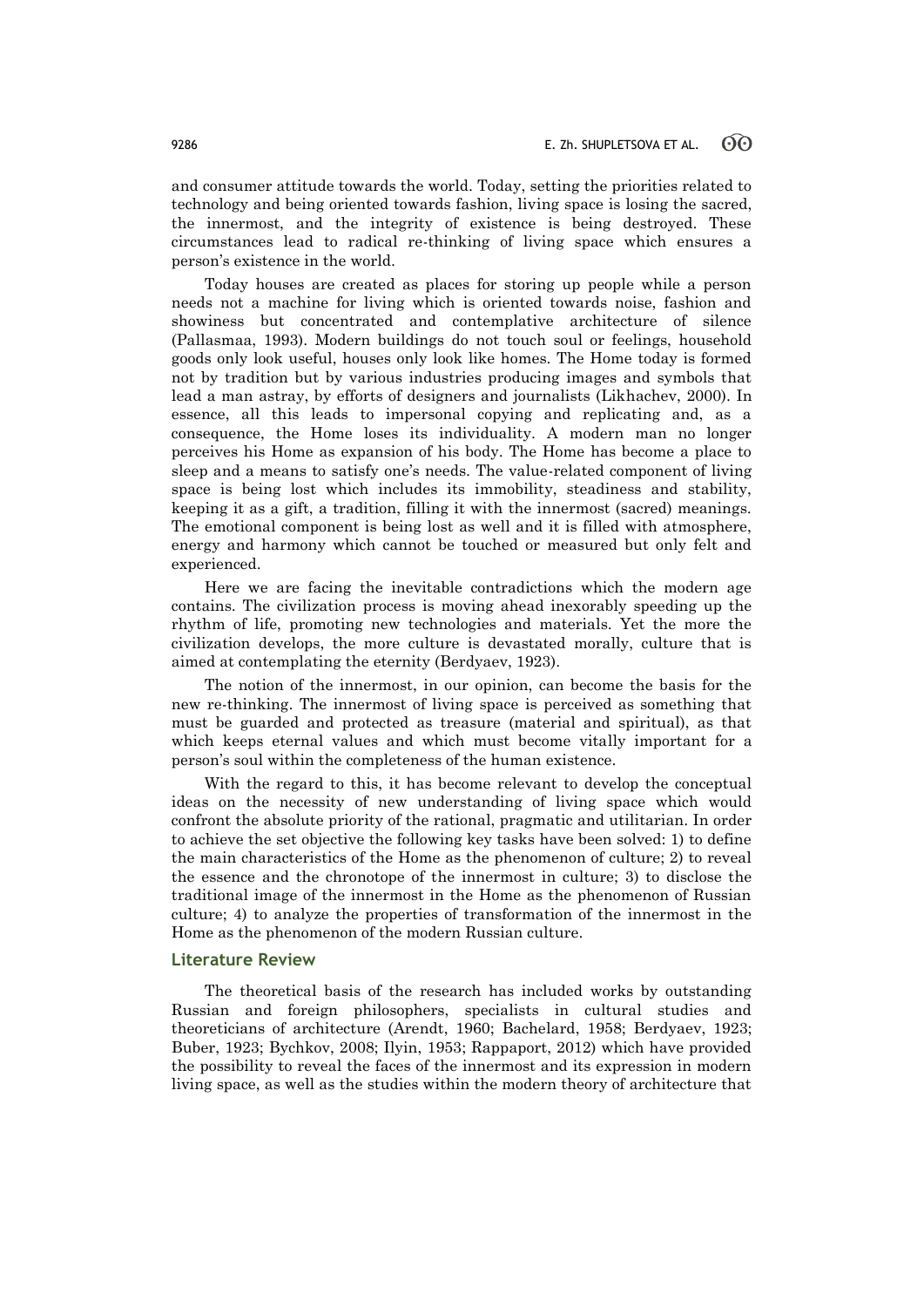contain knowledge about the environment and architecture, about the means by which it impacts a person (Dobritsyna, 2004; Day, 1990; Mankovskaya, 2000).

Studying the innermost included the integral understanding of this phenomenon, definition of its semantic field, shades and faces which has allowed us to reveal the specific features of the national model of the innermost in different cultures. Moreover, the dominating values have been singled out which are characteristic for various ages and their interconnections with understanding of the innermost in living space of the Russian culture. The phenomenon of the innermost is studied in the concepts by Russian philosophers (Losev, 1994; Lossky, 1991; Soloviev, 1911, 1998; Frank, 1930, 1939) and the modern concepts (Bogomyakov, 2000; Mochalova, 2001) and provides the possibility of considering the innermost as the necessary characteristics of human existence.

## *Methods of the research*

The following methods have been used for the research – theoretical and empirical methods (analysis of literature as per the specific features of the topic; collecting the data, systematization, modeling, generalization, description, specification and understanding); the historical-comparative method (review, comparison, identification); and the systematic-structural method (defining the main conceptual components and identifying the interconnections).

## *Research stages*

The problem was researched in three stages:

– Stage one – forming the general concept of the research, defining its relevance and status, stating the objective, tasks, the theoretical-methodological basis of the research and its originality, and collection and theoretical analysis of the scientific literature;

– Stage two – development and specification of the main content; in parallel the selected results of the research were published;

– stage three, final – processing and systematization of the obtained results, clarification and thorough understanding of the ideas, summing up the general conclusions and execution.

## **Results**

## *Studying the Home as the phenomenon of culture*

This part of the research studies the essence and provides the main characteristics of the space of the Home. There are different approaches to understanding the Home as the phenomenon of culture, and various interpretations of the Home are presented – architectural, philosophicalcultural, psychological and esoteric.

Within the architectural context the Home is regarded as the unity of the internal, fencing and external spaces. The internal space is the substance of architecture saturated with life's energy. This is soul of an architectural object, space hidden, invisible (to each and every one) the centre of which is a person with his inner world. The fencing space is a physical body of an object. On the one hand, it is a measure of human presence expressing the proportionality of space to a person, on the other hand – reflection of technology. The external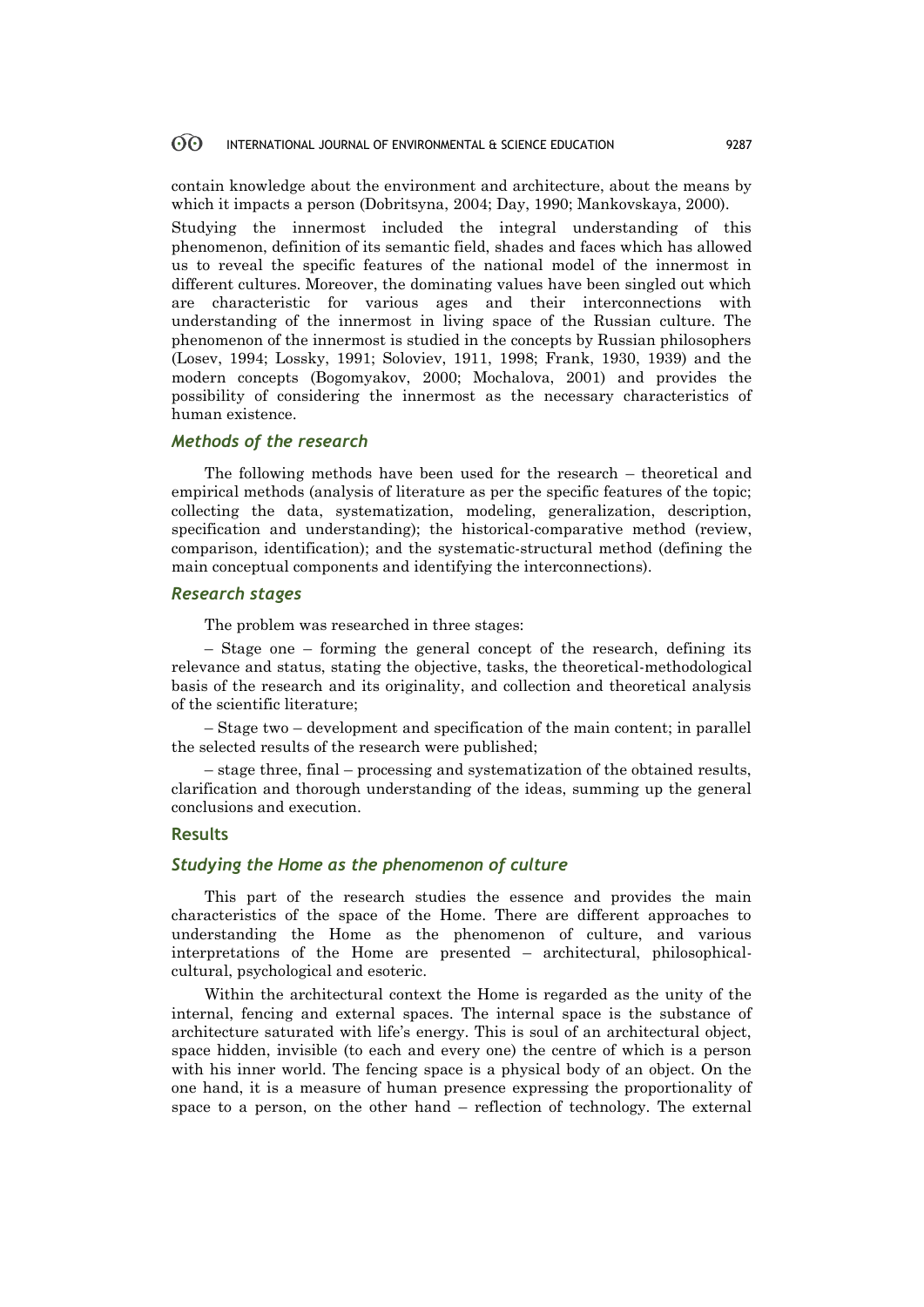space which ensures the interconnection and unity of the internal and fencing ones forms the space which is open and self-presenting.

Within the philosophical-cultural context the Home as the phenomenon of culture, on the one hand, appears as an object (a building) and on the other hand, as the similarity of the object, as objectivation and projection of self, as expression of the internal, spiritual content of people living in it (Shupletsova, 2012). We have defined the Home as the phenomenon of culture which defines the place and way of a person's existence in space that provides to a person vitally important functions.

As the key to understanding and development of the Home as the phenomenon of culture lies within the history of human civilization development and is related to perceptions of the world, we have reviewed different models of the Home that existed at different ages (the ancient world, the Middle Ages, the Renaissance, the early modern period).

The Russian model of the Home is similar to the hierarchy of the Russian Cosmos: on the macro level the Home is personal vital space that reflects individual and family existence (a person, a family, a family line, nature, community, God, Homeland, Motherland); on the meso-level the Home is identical to the Cosmos and the Universe. It is stated that changing of the ages has transformed the perception of the Home from the cosmological to objectiverational presentations which could not but impact its image. In the course of evolution the structure of the Home has been transformed: its space has acquired complex, changing structure able to update due to changing needs of a person and his way of life.

Modern philosophers continue the national traditions of understanding the Home. According to B.G. Bogomyakov (2000), only the understanding of one's actual location (here and now), discovery of own's Home and establishing in the hierarchy the connection with the world (God, a person, the environment) leads to fullness of the human existence. S.A. Azarenko (2007) topological concept of the Home contains the idea of the absolute organicity of existence-in-a-place (togetherness) which leads to creating a profane (izba) place-ment (home). The Home as a person's existential space was studied by Ch. Day (1990), S.A. Lishaev (2004, 2005). Philosophers considered the Home as the space of cleanliness and holiness, as a gift, as tradition (Zapesotsky, 2009; Petrova, 1999; Dushin, 1997). The elements and parts of the Home's space through metaphors are compared to a human body and soul (Bachelard, 1958; Florenskaya, 1998). The Home is understood within the context of binary oppositions: of this world and that; of own and outside world; of man's and woman's world; of the world of social and personal life, etc. It is obvious that each philosopher when reviewing the Home provides his own interpretation based on the point of view.

The cultural approach in understanding the Home as the phenomenon of culture has provided the possibility to clarify how the Home reflects the specific features of national perception of the world, ethnical and archetypal peculiarities of this or that culture. The home of each country possesses its unique identity reflecting the specific features of its people which is illustrated by studying the Home of a nomad, the Home in Georgia and in Abkhazia. In spite of differences between various models of the Home (in time and space), their innermost, deep meanings may be similar.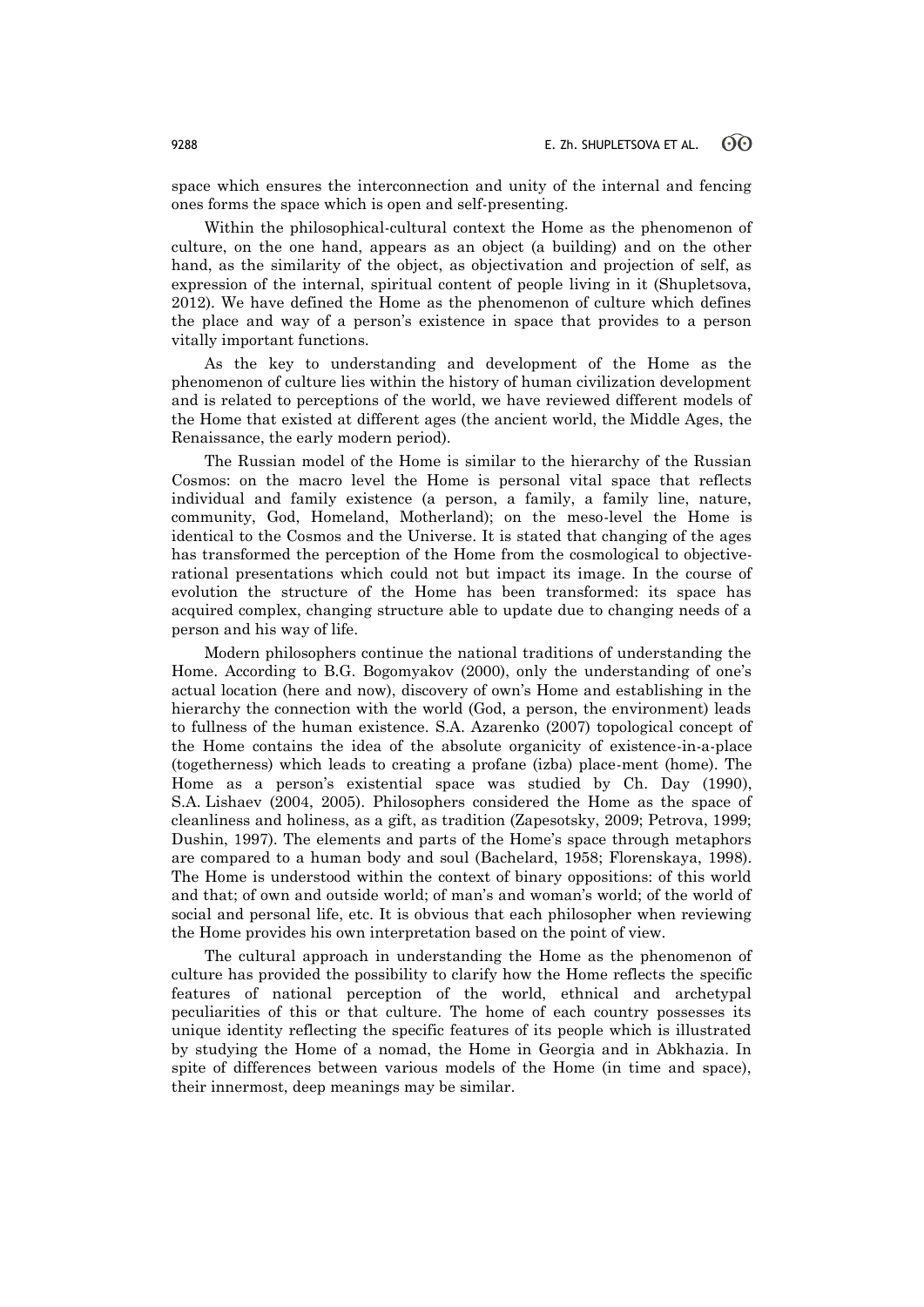Psychological aspects render the Home as a person's reflection, storage place of his innermost thoughts, as a place where a person's philosophy is founded. Due to this in the Home a person is able to create atmosphere of calm, love and friendliness, of coziness, which is conducive to communication, thinking, being deep in thought and remembrances which, in turn, will provide positive stimuli and lead to re-thinking of the old and searching for the new (solutions, reactions, thoughts, ideas and feelings). This is a two-sided link: not only does a person impact the Home, but the Home by its individual atmosphere influences a person. Thus, it is vitally important for the Home which energy it is filled with and whether it will present the harmony of the internal state of a person as the unity of body and soul (Day, 1990; Linn, 1995).

Esoteric concepts of understanding the Home contain sacred knowledge on achieving the harmony with the Universe, creating the balance between a person and the environment, nature, on the art of arranging one's dwelling (Linn, 1995; Tolle, 2003, 2005). According to esoteric, space of the Home is material, objective. This is a space of forms, and that invisible which enlivens it is the soul of the Home, its content, and reflects our inner world. The external, visible reality (form) is a symbol of the world hidden inside us (content). Only a person is able to find the invisible spiritual content in the external, visible form.

Thus, as a result of various studies the authors identify two levels of understanding the Home:

1) physical (space limited by walls, a building, an object of architecture);

2) metaphysical (*topos*, living space, inhabited world which have a visible image).

As a result, we have identified the rational component of the Home (structures, technologies, the planning concept) and the irrational component (which cannot be evaluated, measures, calculated: spirituality, warmth etc.).

Based on the research we have concluded that within the context of various concepts of the Home as the phenomenon of culture it is understood as an integral system characterized by the unity of form and content, of object and subject, emphasizing the organic interconnection of various sides of a person's inner world and the objective-spatial world. Philosophical-cultural, psychological and esoteric interpretations make it possible to regard the Home both as a spiritual space which possesses meanings (divine, sacred) and as a space which has feelings, atmosphere, energy, harmony, and as a space given etc., which support a person, lead to re-thinking of the old and searching for the new (solutions, reactions, thoughts, ideas and feelings). A person himself gifts to the Home innermost meanings, and those are individual, personal for each and every one.

## *Philosophical-cultural understanding of the innermost in culture*

Within the problem we have regarded and revealed the essence and the main characteristics of the innermost within the historical-cultural context.

The semantic field of the notion of the innermost is polysemous: first, it refers us to the notion of the hidden; second, the innermost can indirectly manifest itself materially through symbols, signs belonging to a place, a space; third, the innermost as the immaterial contains our thoughts and feelings. The innermost as sheltering and hiding is a roof destined to protect and shelter, that is, something very valuable,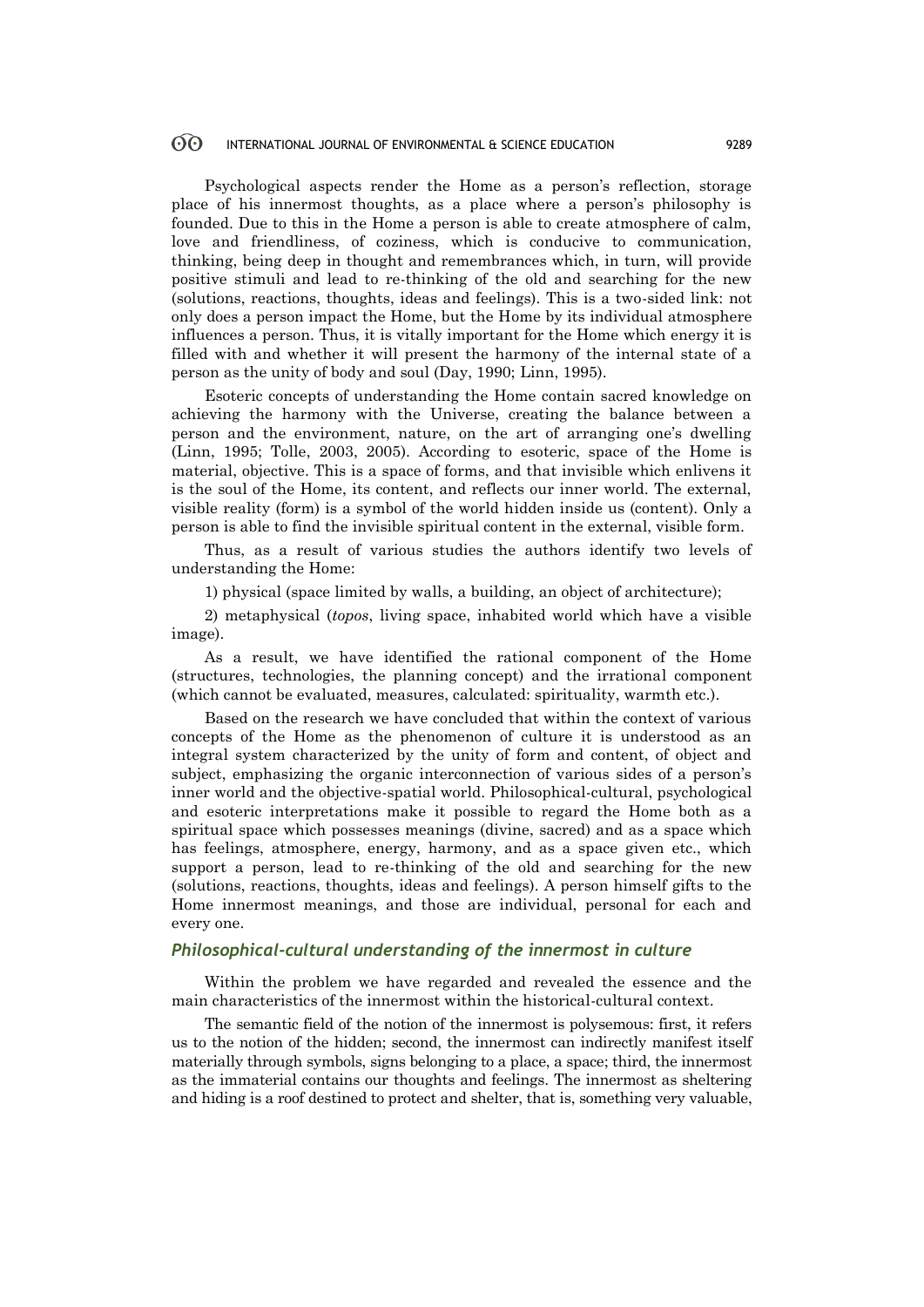which deserves to be treated with care as a hidden treasure in the very depth of one's soul radiating important meanings and feeds thoughts, feelings and aspirations of a person.

We have reviewed various interpretations of the phenomenon of the innermost: religious-ecclesiastic, philosophical-religious and philosophical.

Based on the religious-ecclesiastic understanding, the innermost, on the one hand, is God as mystery, the Absolute, as closed (divine, sublime), that which cannot be opened completely; on the other hand, it is the reverse side of the open, the explicit, that which is hidden from the flesh and opened to the Holy Spirit.

Within the research we have revealed that the philosophical-religious interpretation also defines the dualism of two worlds: the world visible and the world invisible, innermost; divine, sacred and profane; external and internal. Russian philosophers did not consider the innermost as the notion but in their works we can find similar notions, such as the incomprehensible (Frank, 1939), the marvelous (Florensky, 1903), the sacred, the holy (Ilyin, 1953), the divine (Soloviev, 1911), the secret (Losev, 1994). The accents put by Russian philosophers allow us to refer the considered notions to certain faces of the innermost and their reasoning – to revealing the phenomenon of the innermost in the classical paradigm.

In the Western philosophy the notion of "the innermost" was reflected in the categories of the holy (Bataille, 1948), the hidden, mysterious (Merleau-Ponty, 1964; Heidegger, 1927). The dialectics of the hidden world (divine, holy) and the open world (profane) was studied by R. Caillois (1950), R. Otto (1917), М. Eliade (1957).

The modern philosophical interpretation of the innermost correlates to the philosophical-religious and the rational understanding of the phenomenon. The philosophical-religious approach to understanding certain aspects of the innermost was reflected in the works by Russian researchers S.Z. Goncharov (2011), A.B. Kosterina (2009), L.A. Myasnikova & V.Ya. Nagevichene (1997), N.A. Khrenov (2006). So, for example, the idea of the innermost as the most important principle of human existence is reconstructed on the theoretical level by B.G. Bogomyakov (2000). The author emphasizes that the definition of the innermost, on the one hand, can hardly be fixed from the point of view of the rational, and on the other hand, in spite of its non-manifestation, possesses the quality of the obvious in a person's life. Thus, understanding of the innermost by modern philosophers includes the traditional understanding.

We have considered the models of the innermost in various cultures: for instance, in the archaic culture the innermost is syncretic and diluted in the existence; in the classical antiquity the innermost meant the harmony of the world and beauty of natural existence; during the Middle Ages the innermost was regarded as related to the divine, the spiritual; and in the early modern period a person makes the mystery and the miracle perceivable, material.

The paradox nature of the innermost is antinomic: the innermost is available to a sensible experience through the obvious and non-obvious, perceivable and nonperceivable, external and internal, yet it belongs to a category of hard to define and difficult to name. On the one hand, the innermost if a roof intended to shelter, cover, protect and embodied in a house, a dwelling as a part of objective-material space which has the form as the visible, the perceivable. On the other hand, the innermost as the hidden, non-visible, non-perceivable belongs to the internal space having no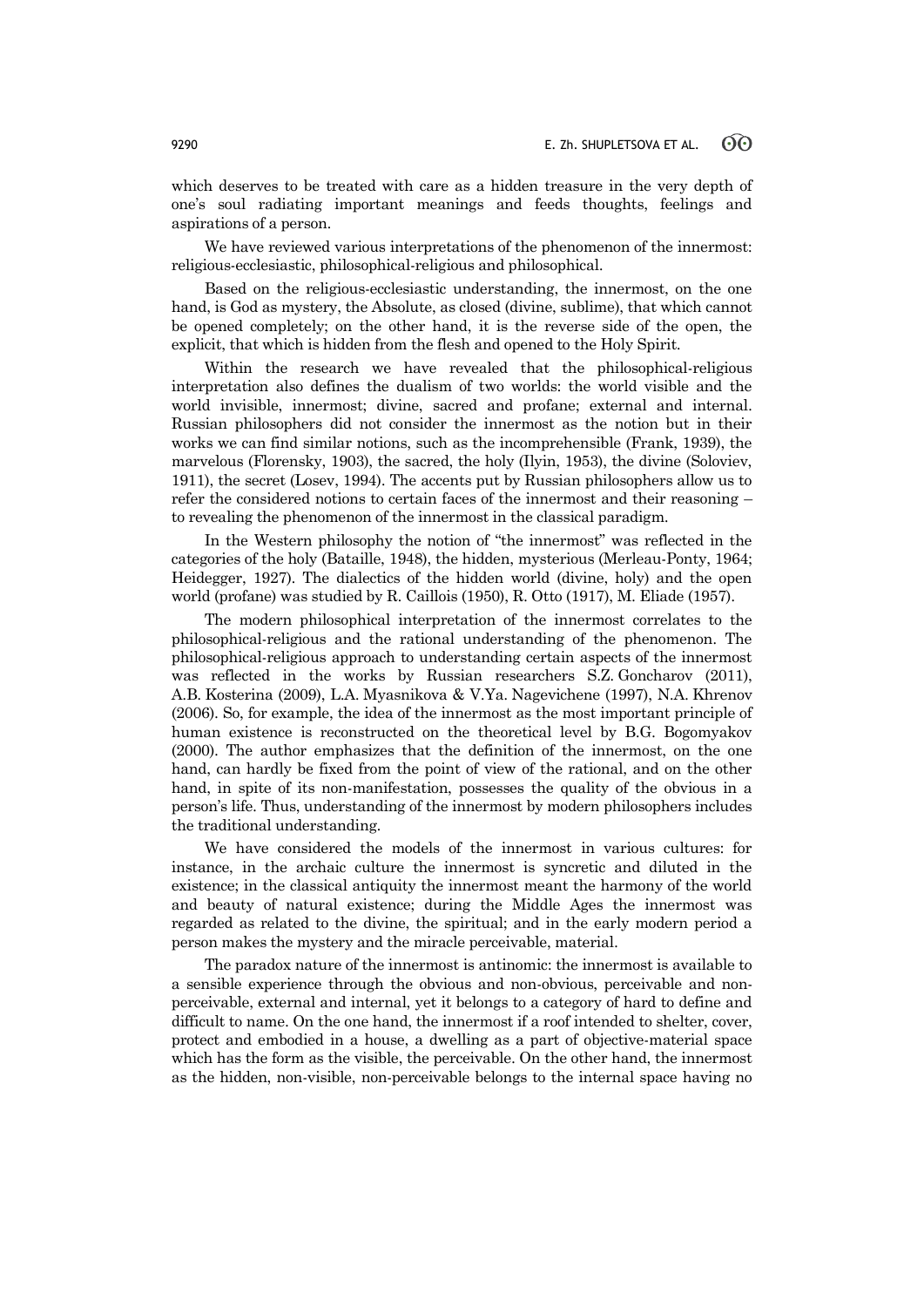form, thus we can speak about the innermost as formless (Kosterina & Shupletsova, 2013).

Having considered various approaches to understanding the innermost, we have defined our understanding of this phenomenon. We define the innermost as the super-value responsible for the trueness of human existence revealing in the interconnection of a person's inner world and the objective-spatial world that allows us to feel the harmonious inclusion in the system of existence at different levels.

Thus, we can make a conclusion that the innermost is not a fixed category (each age has its own specific understanding of the innermost) and is the uniqueness of cultural-historical integrity. The traditional understanding of the innermost manifests itself as the divine, the spiritual, the kindred, the hidden, the invisible, the holy, the sacred, the secret, the miraculous etc. the innermost is both transcendent to the human existence and immanent. The roots of the Russian culture lie in the deep subconscious feeling of the kindred – this feeling is innermost, root: from it grow creation, traditions and national identity, family and Motherland, continuity of generations and the creative potential of a person. The innermost is axiological both in the subjective (experiencing) and in the objective (that which is being experienced) meanings. The innermost having the sense of the kindred is acmeological: it manifests itself in the creative achievements of a person. On the whole, the innermost is a necessary condition of genuine human existence in which the true nature of a person, his self-understanding and understanding of the world are revealed.

## *Traditional meanings of the innermost in the Home as the phenomenon of the national culture*

Relying upon the basic constructs, further we consider the innermost not on the abstract level but as illustrated by the Home (the profane space) in the national culture.

It is stated that in the Russian culture the traditional image of the innermost in our perception is related to the Home which on the genetic level is perceived as the symbol of existence, as the space filled with sacred meanings, as salvational roof. The Home in any national understanding is perceived as the sacred centre, as reflection of the religious-ethical ideas, as the focus of the main life values, as the sanctuary of the family values; this space is deeply kindred, the space of the innermost.

The pagan beliefs of the early Slavs filled the Home with mythological signs and symbols and the utilitarian (profane) space of the Home was filled with transcendent meanings: everything within the Home has its meaning, its sacred sense. The pagan view of the world was characterized, first of all, by the opposition "light-darkness" which reflected in the Home: its location according to the compass points, the three-part structure of an archaic house etc. The ambivalence was characteristic for certain elements of a house (oven, windows, doors etc.). Both structural elements of a house and its decorative components had symbolic functions.

The Christian Home is the consequence of combining the typological characteristics of Russia (peculiar features of land, structure of rivers, flora and climate), and, as the pagan Home, symbolizes the connection with nature. The innermost in the Home as the phenomenon of the Russian culture can be regarded as undivided whole, as authenticity of all its parts. Thus, in the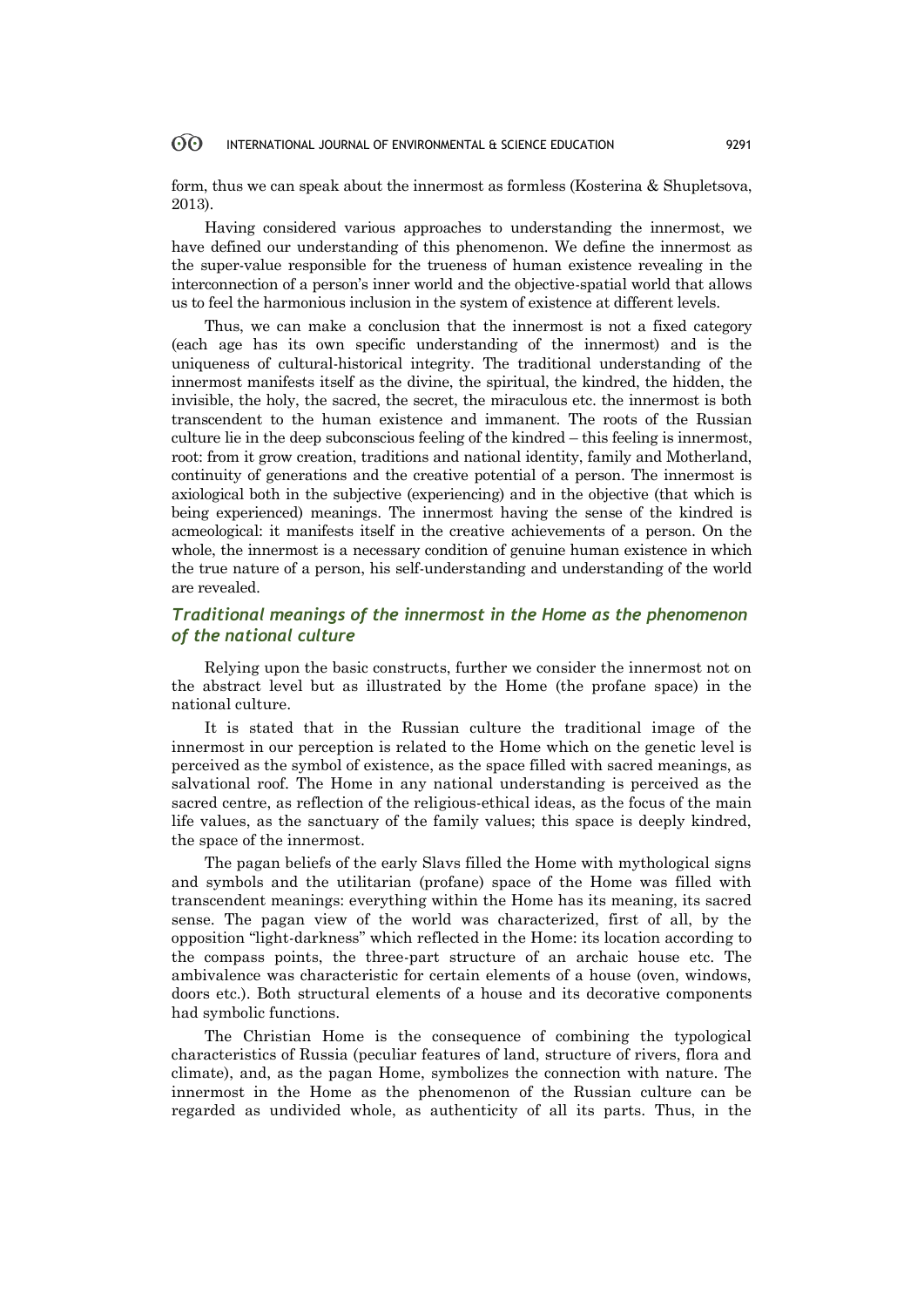Russian culture the Home accumulates within its space the mythological, the symbolic and the archetypal, the events of the visible and invisible world are interlaced, as well as the events of the utilitarian and ritual, material and spiritual. The Home, as perceived by the people, was the world adjusted to a person's scale and created by him.

It is naturally following that within the culture which was characterized by the duality and contradictions there formed two polar and radically different understandings of the Home, of the role of traditions and roots, the interconnection of the kindred and the universal. Here we mean the discussion between the Slavophiles and the Westernists in which each of the parties expresses its concept. The Slavophiles advocated for close connection with the traditions and patriarchal character as the reflection of the national culture. For them the idea of the Home was a roof and preservation of century-old way of life, life of a community, family values and traditions. By integral understanding of a dwelling, the Slavophiles constructed the line "nest-home-family", an hierarchical universe where people are kin not only by blood but by spirit, tradition. This is the idea of sobornost, communal spirit when the innermost is shown in the kindred variant. The idea of integrity is fundamental and can be considered as the root idea for the whole Russian culture. The innermost in the Home intended for saving people who gathered within meant sheltering, spirituality, shared understanding and mutual aid, and patriarchal simplicity.

The Westernists regarded non-connection with the roots and departure from traditions as the security of Russia's great future. The Westernist concept reflected strife towards civilization which its advocates believed to be the necessary requirement of expression in the national uniqueness of the people. In the opinion of the Westernists, the patriarchal world of Russia was the past and it was not necessary to stick to the roots that divided us.

The discussion between the Slavophiles and the Westernists reflect the duality intrinsic to Russia. If for ones the innermost meant "us", our own (traditional, kindred) then for the others it meant "them" (universal, common to all people) which leads to uniting with other peoples and cultures and has been reflected in the concepts of unitotality, cosmism. In the Slavophile concept the Home can be defined as home-Russia, and in the Westernist concept the Home is the Universal cosmos. In our opinion, what both concepts have in common is the Home as soul in which *the innermost* is the sense of peace and tranquility felt by a person inside the Home. Representatives of each party expressed their understanding of the Home and the innermost and the future of Russia, the national uniqueness of the Motherland by being and remaining its sons and loving it with all their hearts.

At the turn of the  $XIX<sup>th</sup> - XX<sup>th</sup>$  centuries the idea of Russia' failure and failure of its values was expressed which led to destruction of the stable Home, and the idea of the Home was replaced by the idea of journey, of life as constant travel. In order to save oneself one had to leave the Home and leave for the World (which is expressly illustrated in the works by the Russian writers). The arising chaos led to deformation of the Home (anti-Home) and catastrophic loss of the hearth and home. The Home and the notion of the innermost were reevaluated. At that time the idea of tragic homelessness and worldwide wandering originated.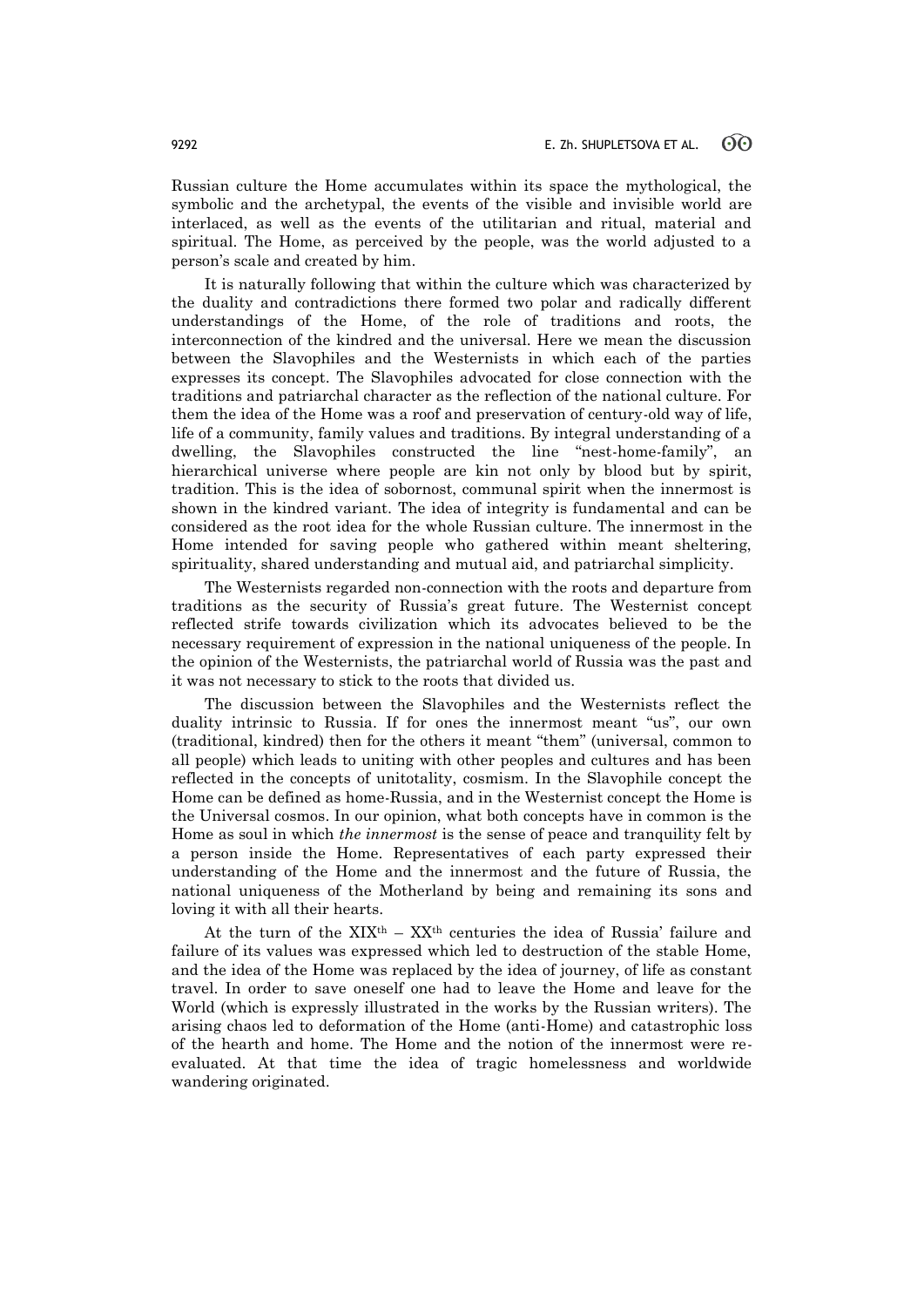As a result of the research we can draw up a conclusion that the traditional model of the Home-the innermost is an integral system characterized by the unity of the form and content, object and subject, by the organic interconnection of various sides of a person's inner world and the objective-spatial world. The traditional image of the innermost in the Home as the phenomenon of the Russian culture completely and integrally reflected the characteristic features of the Russian culture – sobornost, wholeness and integrity.

The Home has always been a place of the innermost which can be presented in national. Kindred and individual variants.

## *Characteristics of the transformation and search for new images of the innermost in the Home as the phenomenon of the modern Russian culture*

In the modern Russian culture we can see the unprecedented boom of residential construction and it would be possible to speak of the hey-day of architecture as art of construction. Yet some modern theoreticians of architecture more and more often say that architecture is withering, dying or is already dead. Architects, theoreticians believe that the process of dying of architecture can be seen in the following: 1) aggressive nature of some new monstrous constructions; 2) loss of the old city architecture; 3) loss of significance and individual character of the Home as the phenomenon of culture; 4) dependence on the market conditions and a client; 5) in manifestations of the kitsch; 6) in loss of architectural conscience; and 7) in domination of aesthetics over ethics.

In view of the above, we have considered the aggressive nature of some new monstrous constructions noted by specialists; these constructions are forced onto the city space, are not sensitive to its character, fail to correspond with their location, do not contain the ideal, imagination or inspiration. The aggressive nature of the residential construction means that people live in concrete boxes put one atop of the other where a person cannot root and can only try to stay on the surface, while the dwelling, due to dense and often un-systematic development loses the environment.

Dying of architecture is linked to the loss of the old city architecture and as a result the fighting for the new leads to loss of memory and history. Dependence on the market conditions and on clients also affects the architecture. In order to return its lost genuine nature, architecture has to ensure its autonomous character: return its usefulness and practicality (use and durability) and remember its own (architectural) language of expression (beauty). Loss of architectural conscience can be seen in borrowings, when somebody other's ideas are presented as your own. Here of great importance is what is copied and multiplied, how and how much.

We have also noted the changes introduced to the day-to-day life by the means of videocommunication as one of the components of the general, core social tendency of the modern times. The boundaries of the Home's internal space in the modern world become transparent, un-protected, open, vulnerable, and as a consequence the Home is exposed to penetration by something alien, extraneous. A person's life is publicly displayed, podium thinking starts to prevail, living space of the Home becomes open and explicit and, as a result, it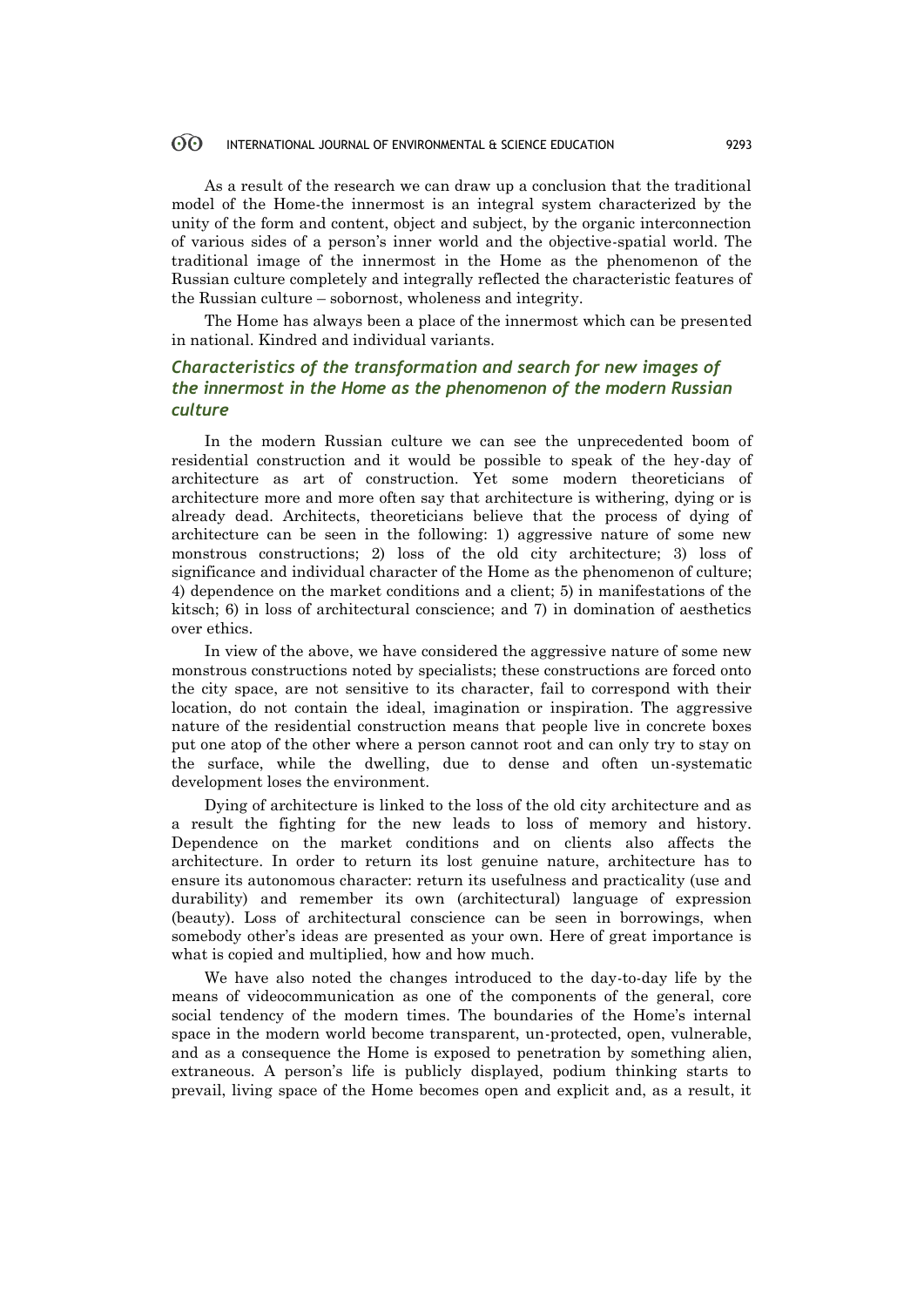becomes de-sacralized, de-intimized, which finally leads to the loss of the innermost.

Within a megalopolis the protective function of architecture regarding the arrangement of life of a person and of the society and their assuredness of safety has almost completely disappeared. Researchers say that this leads to the loss of the main basic concepts and loss of such innermost supporting points as the Home, family, hearth and warmth.

It could be presumed that currently the traditional living space is dying and together with it the traditional understanding of the innermost is dying as well. In our opinion, such a pessimistic interpretation is not substantially justified and is not so definite. For instance, de-construction (Derrida, 1987), on the one hand, is negative as regards the withdrawal from the classical architectural principles (system, structure, architectonics); on the other hand, it is positive as it shows new meanings of the architectural language. The main distinctive feature of the modern culture is its transgression towards the non-linear architectonics which demonstrates the withdrawal from geometry, from the principles of symmetry and order and refers us to the non-rectilinear forms of the nature and the Universe.

The modern Russian culture has controversial interpretation of the Home: this is a machine for living intended to successfully meet the person's need for comfort, and a place for storing the attributes of technology and status, yet it is also a place for soul in which a person is the centre of the Universe. A modern person chooses himself what kind of home he needs: a home like a machine or a home for his soul.

Another issue is the loss of homeliness and comfort of the home as the innermost which is also controversial. So, for example, S.A. Lishaev (2004; 2005), comparing the notions of homeliness and comfort, makes a conclusion that homeliness includes irrational and ability to tug at person's heartstrings while comfort means well-thought rationality. In our opinion, the Home can perfectly well be filled with warmth and homeliness and at the same time be comfortable and usable.

The modern culture is characterized by de-centralization of living space which means refusal from centre. The previous model of building the Home around the hearth (kitchen) usually presents a model of open space where the areas are drifting into each other and to a maximum extent free a person from physical and visual obstacles. In recent years the attention to the interior has increased which, in our opinion, is naturally following the previous development. Yet there is no ubiquitous attitude towards TV-shows on home improvements and renovations which are often of poor quality.

The general tendency of the modern world is to increase the artificial power, replacement of everything natural, genuine with the artificial. A modern person lives in the world of simulacra: artificial and synthetic materials have occupied the Home's space and poison its atmosphere without bringing in either warmth or soul. Although there is a different point of view stating that the artificial and the natural, the technological and the human should not be divided or separated as now it is time to free ourselves from nostalgia and the traditions of the past.

A positive tendency in the process of de-sacralizing the Home is the process of de-urbanization, desire to shut oneself from the city's chaos and hustle, to be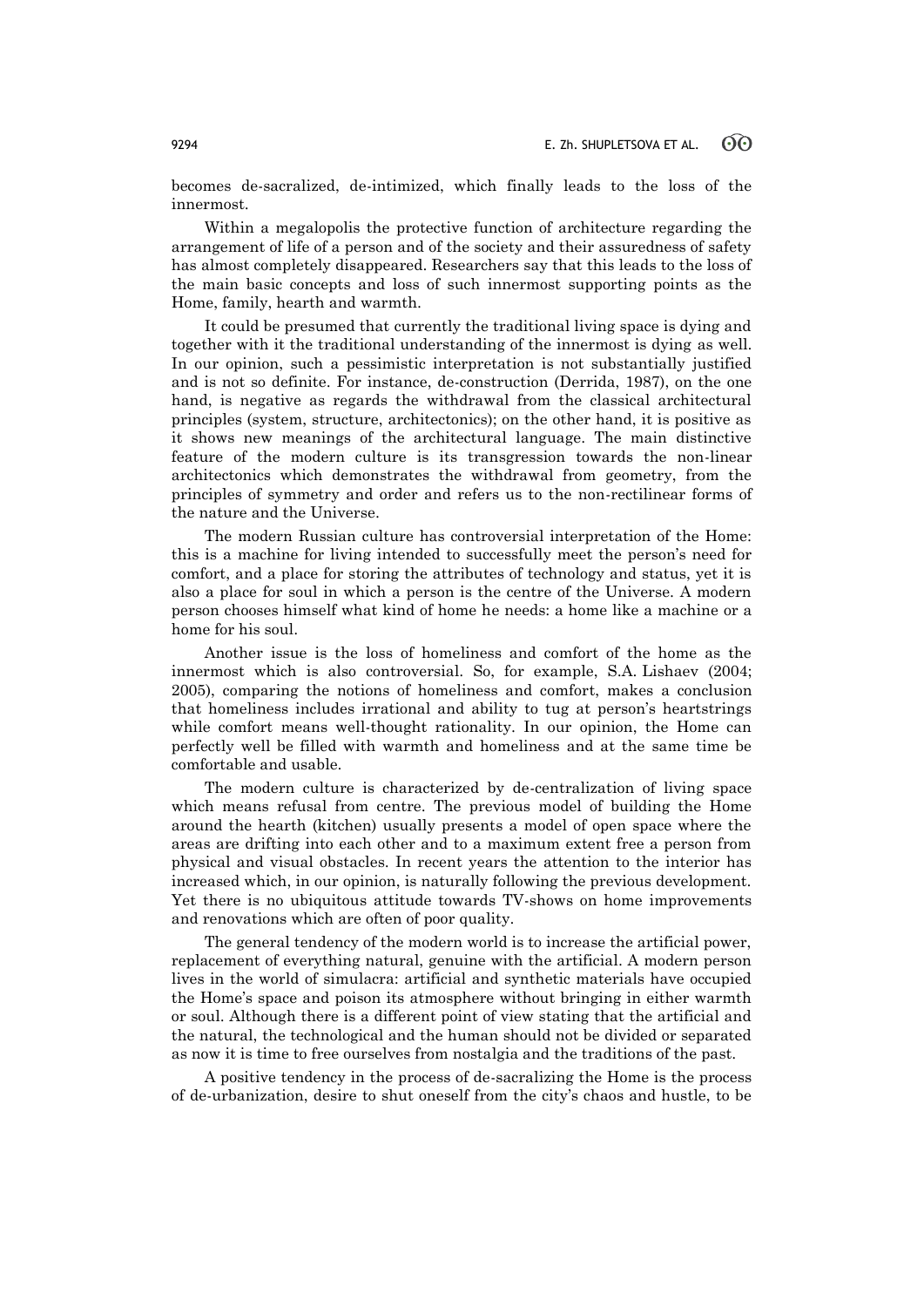closer to land and, by returning to one's roots, to build one's family seat based on returning to the values of the past. Currently, along with mass construction of buildings, there is a tendency to appeal to the national past which reflects in building houses from wood or using wood in the interior. It is the return to the architecture of a house which takes into account local traditions and materials. Along with the modern understanding of the Home comes a feeling of nostalgia as returning to one's roots which brings the traditional understanding of the innermost.

This part of research ends with conclusions regarding the fact that the modern age demonstrates controversial tendencies related to both losses and findings of the innermost in the Home as the phenomenon of the modern Russian culture. The lost meanings of the innermost within the context of the Home in modern culture are related to transformations of the personal, secret, invisible, hidden space into open and naked space. The Home is exposed to the process of de-intimization (Baudrillard, 1983): the previously hidden internal space becomes naked, a living, real, homely home turns into a technological (network), virtual space; instead of the innermost intended for protection we see the innermost which is vulnerable, defenseless and lonely, instead of the innermost as homely – the innermost as comfortable, instead of the innermost as genuine and natural – the innermost as ostentatious, artificial (as a simulacrum). The tendencies related to the loss of the innermost are a result of the processes of de-sacralization, de-localization, de-centralization and deconstruction of the phenomenon of the Home. Finding new meanings of the innermost within the space of the Home is related to de-urbanization, the nonlinear feature, polyvariety (synthesis of materials, of real and virtual worlds). In the modern conditions there still exists the classical model of the Home which has well-known archetypal features, as, in spite of all the changes, the archetype steadily preserves its kin meaning and conceptual core; so, consequently, the innermost in its traditional understanding is still relevant in the modern world.

## **Discussions**

The Home as a cultural phenomenon has up to date been quite fully and extensively studied by philosophers, specialists in cultural studies and psychologists (Berdyaev, 1923; Buber, 1923; Bychkov, 2008; Ilyin, 1953; Rappaport, 2012). The philosophical-cultural understanding of the Home as the spiritual centre of living space, as the family roof has been expressed in the works by both Russian and foreign thinkers (Azarenko, 2007; Bachelard, 1958; Day, 1990; Dushin, 1997). In spite of a great many works and variety of studies dedicated to studying the Home as a cultural phenomenon and an object of architecture (Arendt, 1960; Linn, 1995; Lishaev, 2004, 2005; Petrova, 1999; Tolle, 2003, 2005; Florenskaya, 1998), certain aspects of the topic have yet to be fully studied and thus require to be disclosed. Thus, the temporal and spatial characteristics of the innermost within the historical-cultural context are only indirectly presented in the studies.

The innermost is an understudied phenomenon both in philosophy and in cultural studies. Thus, the innermost as beyond-the-boundaries, mysticalreligious turned out to be very close for the Russian philosophers as metaphysical topics related to the ultimate issues of existence have always been the focus of attention of the Russian thinkers (Ilyin, 1953; Losev, 1994; Soloviev,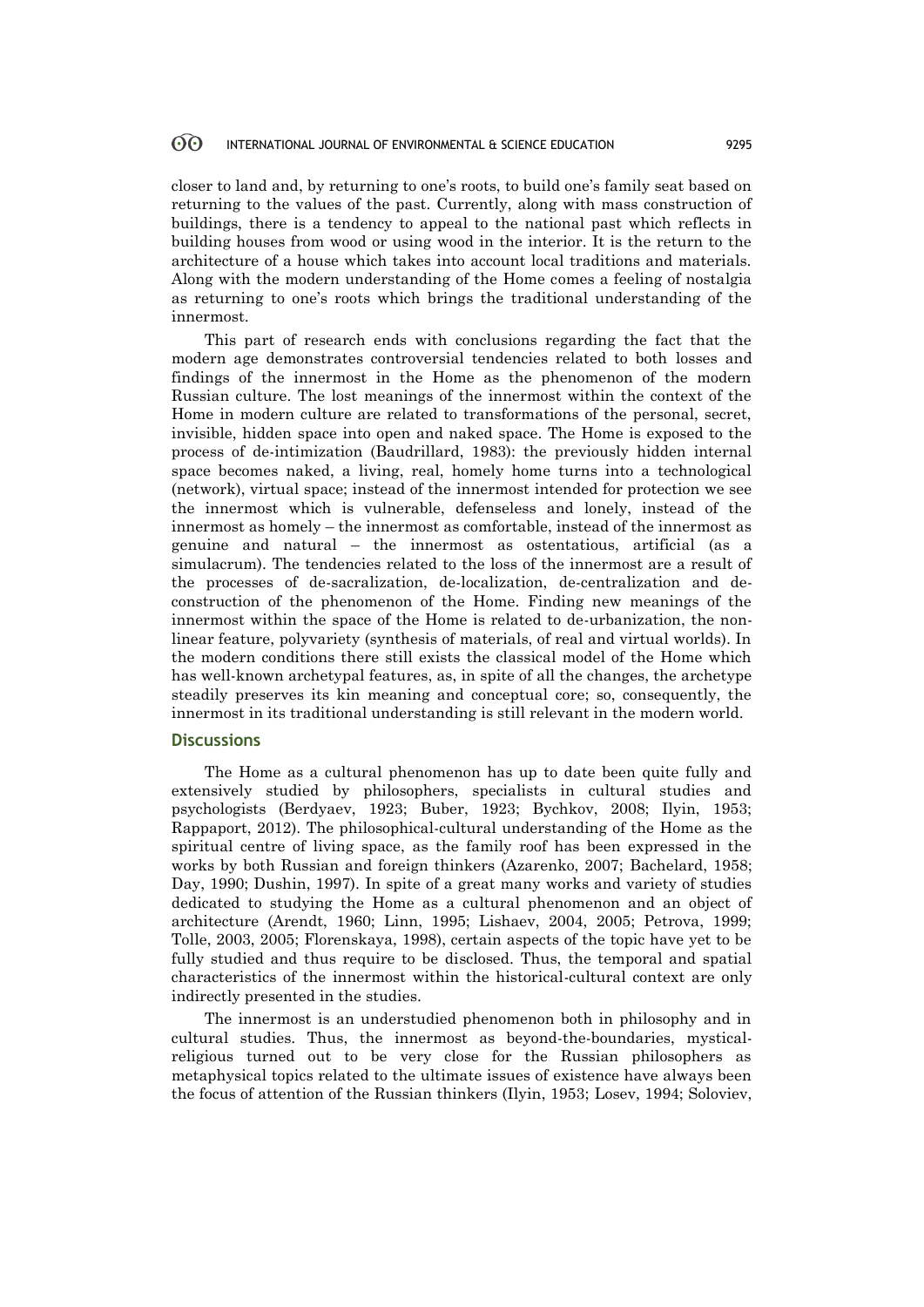1911; Florensky, 1903; Frank, 1930). In the present study we have attempted to define the role of the innermost in the living space.

The views of the researchers have served as the basis for revealing remarkable originality of the Russian culture, as well as its intrinsic paradoxes that reflect its development within the metaphysical context, and as the basis for the substantiation of the traditional image of the innermost in the living space linked to the Home as the centre of existence preserving national, patrimonial and family traditions (Azarenko, 2007; Berdyaev, 1923; Petrova, 1999) in which the innermost acts as experiencing the deep sense of kindred (Shupletsova, 2013).

Studying the Russian and foreign works on examining the processes of globalization, substitution of the natural by the artificial, of culture by technologies, of humanism by trans-humanism (Bychkov, 2008; Dobritsyna, 2004; Kutyrev, 2006; Mankovskaya, 2000; Baudrillard, 1983; Derrida, 1987) has allowed us to reveal the indicators of transformation of the innermost in the Home which attest not only to the loss of the traditional innermost but also to the birth of the new meanings of existence.

## **Conclusion**

In conclusion we can note that the innermost as the sheltering and the protecting reflects in the Home (dwelling, roof), the essence of which is in saving, concealing (the valuable, the eternal), preserving the inner space of a family, human existence. The Home, its space – from the material, object point of view is a space of forms (disclosed, perceptible). The innermost as hidden, nondisclosed, non-perceptible has no form, that is why we can speak of the innermost as formless which enlivens Homes and allows revealing its essence and content. In this we see the antinomy and paradoxicality of the phenomenon of the innermost.

Philosophers, specialists in cultural studies, psychologists and other specialists note the existence of two realities: external (obvious, visible) and internal (not evident, invisible), objective and subjective. Based on this we can conclude that in the space of a person the visible, material and invisible, spiritual occurrences are interlaced, and we possess the possibility to see and perceive the true value of the existence through the hidden (innermost) of the internal in all its external manifestations.

We can note further that the classical paradigm of understanding the innermost is the Home as value, the Home as unity of the internal and external, visible and invisible, material and spiritual, the innermost of the Home can be defined as the Home inside. The phenomenon of the innermost within the space of the Home reveals itself through such notions as sacred, sublime, spiritual, harmonious, transcendent etc. The image of the innermost can be presented not only in national, patrimonial, but also in individual variant.

Within the modern conditions there still exists the classical model of the Home which contains the recognizable archetypal features as with changing of the archetype it consistently keeps its patrimonial meaning and conceptual core. Simultaneously the modern age demonstrates negative and ambiguous tendencies embodied in the space of the Home which is expressed not only in losses but also in findings of the non-classical culture of new perceptions of the Home and the correlated innermost.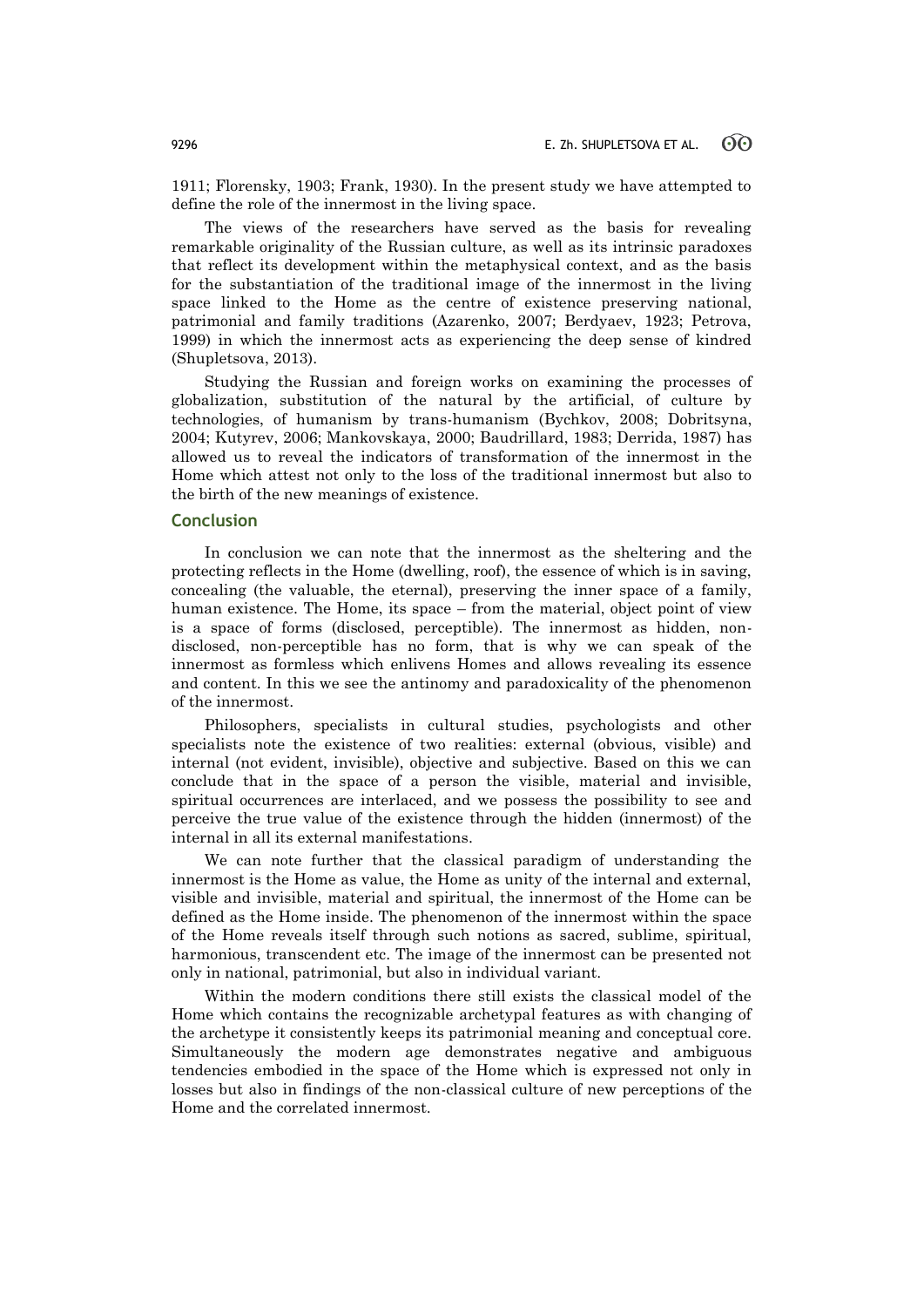## **Recommendations**

The ideas proposed as a result of the research can be used:

1) by teachers who develop general and special courses in carrying out seminars and practical studies on such disciplines as Philosophy of Culture, Cultural Studies, Theory and History of Architecture, History of Russian Art, Aesthetics;

– for developing special courses on philosophical anthropology, social philosophy, design and modeling of living environment;

– for continuing research on different kinds and genres of art, as well as for studying works by certain architects, painters, sculptors etc.;

2) by students who write papers on interior design which are thematically related to the rich spiritual legacy of the national culture and understanding and further development of national traditions; to understand the fact that using traditional experience in the sphere of object culture can contribute to the development of creative processes in design activity;

3) by scientists who research the issues described in the present study. Thus, we have addressed the problems of modern art education where the close connection between the education and the phenomenon of the innermost has been revealed (Shupletsova & Goncharov, 2013; 2014; 2015).

## **Acknowledgments**

The research is performed with financial support of the Russian Foundation for Humanitarian Research within the project No. 01201260589.

## **Disclosure statement**

No potential conflict of interest was reported by the authors.

## **Notes on contributors**

**Elena Zh. Shupletsova** is PhD, associate professor of the Institute of humanitarian and socio-economic education in Russian State Vocational Pedagogical University, Ekaterinburg, Russia.

**Andrei V. Solodov** is student of Russian State Vocational Pedagogical University, Ekaterinburg, Russia.

**Anton O. Samoilov** is student of Russian State Vocational Pedagogical University, Ekaterinburg, Russia.

**Nikita E. Polyakov** is student of Russian State Vocational Pedagogical University, Ekaterinburg, Russia.

**Anastasia Yu. Pyankova** is student of Russian State Vocational Pedagogical University, Ekaterinburg, Russia.

### **References**

Arendt, H. (1960). *Vita Activa oder vom tätigen Leben*. Stuttgart: Kohlhammer, 316 p.

Azarenko, S.A. (2007). *Community of body*. Moscow: Akademichesky proyect, 239 p.

Bachelard, G. (1958). *The poetics of space*. Direct access: https://gastonbachelard.org/fonds-bachelard/ Bataille, G. (1948). *Théorie de la religion.* Direct access: http://playnewgammes.com/ download/ge/georges-bataille-teoria-de-la-religion-d-o-c.html.

Baudrillard, J. (1983). Ecstasy of Communication. *The Anti-Aesthetic: essays on Postmodern Culture*. Ed. H. Foster. PortTownsend: BayPress, 126–133.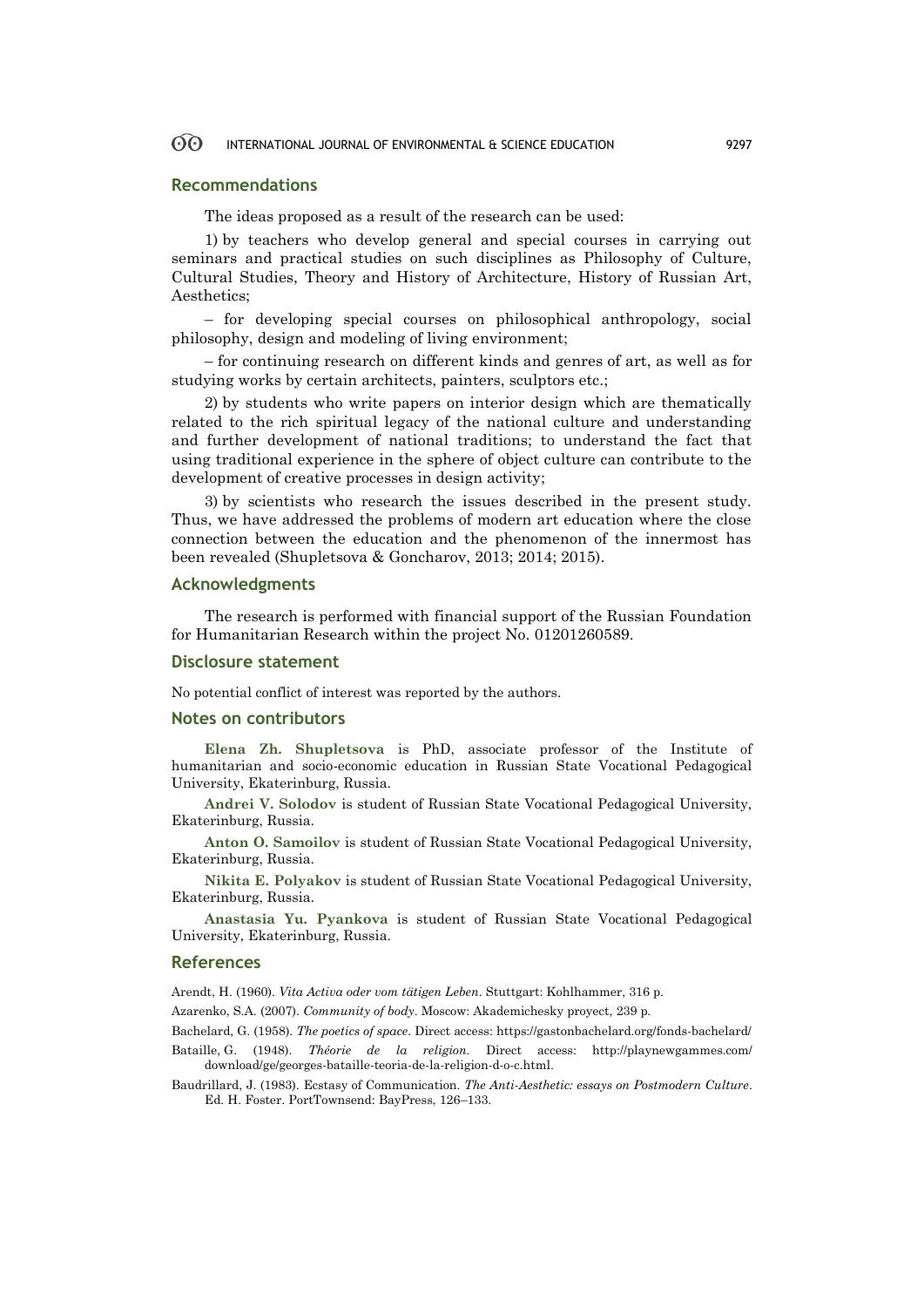- Berdyaev, N.A. (1923). *The meaning of history: an experience of philosophy of human fate*. Berlin: Obelisk, 268 p.
- Bogomyakov, B.G. (2000). *The innermost as the horizon of human existence*. (Doctoral dissertation). Tyumen State University, Tyumen, Russia, 277 p.
- Buber, М. (1923). *Me and you*. transl. by. N. Feingold. Direct access: http://i-text.narod.ru/lib/aktual/buber\_Ya\_i\_Ti.htm
- Bychkov, V.V. (2008). *The art apocalypse of culture*. Stromata of the XX<sup>th</sup> century: in two books. Moscow: Kulturnaya revolutsia, Book 1, 816 p.
- Bychkov, V.V. (2008). *The art apocalypse of culture*. Stromata of the XX<sup>th</sup> century: in two books. Moscow: Kulturnaya revolutsia, 832 p.
- Caillois R. (1950). *L'Homme et le sacre*. Paris, Gallimard, 256 p.
- Day, Ch. (1990). *Places of the Soul: Architecture and Environmental Design as a Healing Art.* Direct access: http://bookfi.net/book/819241.
- Derrida, J. (1987). *Psychée. Invention de l'autre.* Paris, 389 р.
- Dobritsyna, I.A. (2004). *From post-modernism to non-linear architecture: Architecture within the context of the modern philosophy and science*. Moscow: Progress – Traditsiya, 416 p.
- Dushin, O.E. (1997). Home of human existence in the metaphysics of the modern times. *Prospects of metaphysics. Classical and non-classical metaphysics at the turn of the century: proceedings of the international conference*. The Saint-Petersburg Department of the Institute of Philosophy of the Russian Academy of Science. Saint-Petersburg, 102–105.
- Eliade, M. (1957). *The sacred and profane*. Direct access: http://disus.ru/knigi/364350-1-mirceaeliade-sacr-profane-gallimard-mircha-eliade-svyaschennoe-mirskoe-perevod-francuzskogopredislovie-kommentarii-garb.php.
- Florenskaya, T.A. (1998). *World of your home*. Psychology in life. Moscow: Radonezh, 285 p.
- Florensky, P.A. (1903). On superstition. *Novy Put*, *8,* 91-121.
- Frank, S. (1939). *The incomprehensible*. Paris, 326 p.
- Frank, S.L. (1930). *Spiritual fundamentals of the society: Introduction to Social Philosophy*. Рaris: YMCA Press, 270–271.
- Goncharov, S.Z. (2011). *Logical-categorical thinking: a monograph: in three parts.* Part 3. Axiology of thinking. Ekaterinburg: Publishing House of the Russian State Vocational Pedagogical University, 434 p.
- Heidegger, М. (1927). *Sein und Zeit*. Direct access: http://heideger.narod.ru/ werk/zus.html.
- Ilyin, I.A. (1953). *Axioms of religious experience*. Paris: Impr. de Navarre, 307 p.
- Khrenov, N.A. (2006). *Will for sacred*. Saint-Petersburg: Aleteya, 571 p.
- Kosterina, A.B. & Shupletsova, E.Zh. (2013). The innermost as the shapeless within the context of living space. *Diskussiya, 10(40),* 41–45.
- Kosterina, A.B. (2009). *Metaphysics of art.* Ekaterinburg: Publishing House of the Russian State Vocational Pedagogical University, 161 p.
- Kutyrev, V. A. (2006). *Philosophy of post-modernism*. Nizhny Novgorod: Publishing House of the Volgo-Vyatsk Academy of Civil Service, 95 p.
- Likhachev, D.S. (2000). *The notes on architecture. Russian culture:* collected works. Moscow: Iskusstvo, 185–195.
- Linn, D. (1995). *Sacred Space: Clearing and Enhancing the Energy of Your Home*. New York: Ballantine Books Inc, 308 p.
- Lishaev, S.A. (2004). Phenomenology of the cozy (to aesthetic characteristics of home and household things). *Mixtura verborum 2004: space of symposium: collected works.* Samara: Publishing House of the Samara Academy for the Humanities, 61–96.
- Lishaev, S.A. (2005). Phenomenology of the cozy (to aesthetic characteristics of home and household things). Part 2. *Mixtura verborum' 2005: body, meaning, subject: collected works.* Samara: Publishing House of the Samara Academy for the Humanities, 63-92.
- Losev, A.F. (1994). *Myth. Number. Essence*. Moscow: Mysl, 300-526.
- Lossky, N.O. (1991). *Conditions of the absolute good: basics of ethics. Character of Russian people.* Moscow: Politizdat, 368 p.
- Mankovskaya, N.B. (2000). *Aesthetics of post-modernism*. Saint-Petersburg: Aleteya, 347 p.